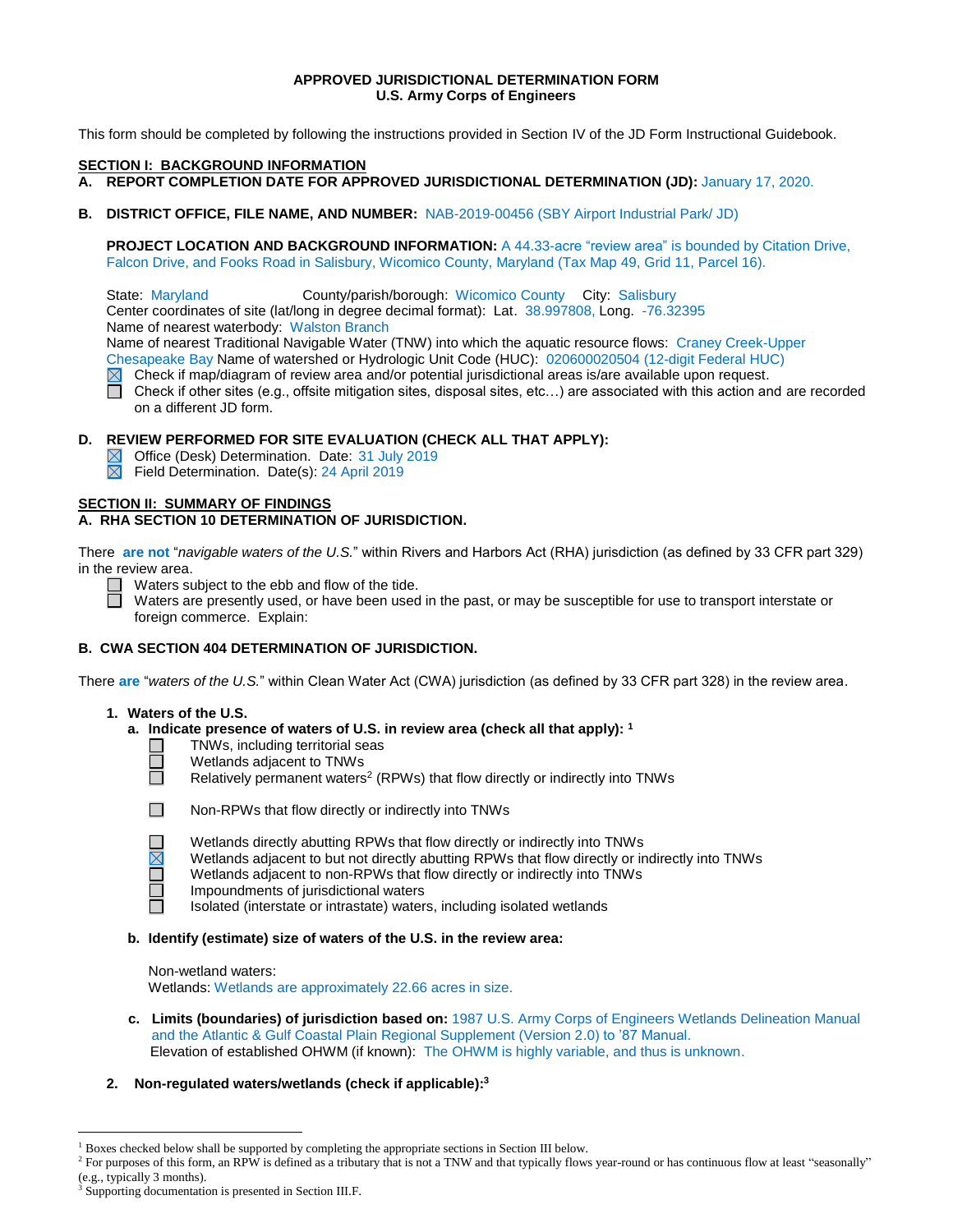$\Box$  Potentially jurisdictional waters and/or wetlands were assessed within the review area and determined not to be jurisdictional. Explain:

#### **SECTION III: CWA ANALYSIS**

# **A. TNWs AND WETLANDS ADJACENT TO TNWs**

**The agencies will assert jurisdiction over TNWs and wetlands adjacent to TNWs. If the aquatic resource is a TNW, complete Section III.A.1 and Section III.D.1. only; if the aquatic resource is a wetland adjacent to a TNW, complete Sections III.A.1 and 2 and Section III.D.1.; otherwise, see Section III.B below**.

#### **1. TNW**

Identify TNW:

Summarize rationale supporting determination:

#### **2. Wetland adjacent to TNW**

Summarize rationale supporting conclusion that wetland is "adjacent":

#### **B. CHARACTERISTICS OF TRIBUTARY (THAT IS NOT A TNW) AND ITS ADJACENT WETLANDS (IF ANY):**

**This section summarizes information regarding characteristics of the tributary and its adjacent wetlands, if any, and it helps determine whether or not the standards for jurisdiction established under** *Rapanos* **have been met.** 

**The agencies will assert jurisdiction over non-navigable tributaries of TNWs where the tributaries are "relatively permanent waters" (RPWs), i.e. tributaries that typically flow year-round or have continuous flow at least seasonally (e.g., typically 3 months). A wetland that directly abuts an RPW is also jurisdictional. If the aquatic resource is not a TNW, but has year-round (perennial) flow, skip to Section III.D.2. If the aquatic resource is a wetland directly abutting a tributary with perennial flow, skip to Section III.D.4.** 

**A wetland that is adjacent to but that does not directly abut an RPW requires a significant nexus evaluation. Corps districts and EPA regions will include in the record any available information that documents the existence of a significant nexus between a relatively permanent tributary that is not perennial (and its adjacent wetlands if any) and a traditional navigable water, even though a significant nexus finding is not required as a matter of law.**

**If the waterbody<sup>4</sup> is not an RPW, or a wetland directly abutting an RPW, a JD will require additional data to determine if the waterbody has a significant nexus with a TNW. If the tributary has adjacent wetlands, the significant nexus evaluation must consider the tributary in combination with all of its adjacent wetlands. This significant nexus evaluation that combines, for analytical purposes, the tributary and all of its adjacent wetlands is used whether the review area identified in the JD request is the tributary, or its adjacent wetlands, or both. If the JD covers a tributary with adjacent wetlands, complete Section III.B.1 for the tributary, Section III.B.2 for any onsite wetlands, and Section III.B.3 for all wetlands adjacent to that tributary, both onsite and offsite. The determination whether a significant nexus exists is determined in Section III.C below.**

# **1. Characteristics of non-TNWs that flow directly or indirectly into TNW**

# **(i) General Area Conditions:**

 Watershed size: Drainage area: Average annual rainfall: Average annual snowfall:

# **(ii) Physical Characteristics:**

 $\overline{a}$ 

(a) Relationship with TNW:  $\Box$  Tributary flows directly into TNW.  $\boxtimes$  Tributary flows through 2 tributaries before entering TNW.

Project waters are 1.5-2 (or less) river miles from TNW. Project waters are 1 (or less) river miles from RPW. Project waters are 1 aerial (straight) miles from TNW. Project waters are 1 aerial (straight) miles from RPW. Project waters cross or serve as state boundaries. Explain:

<sup>4</sup> Note that the Instructional Guidebook contains additional information regarding swales, ditches, washes, and erosional features generally and in the arid West.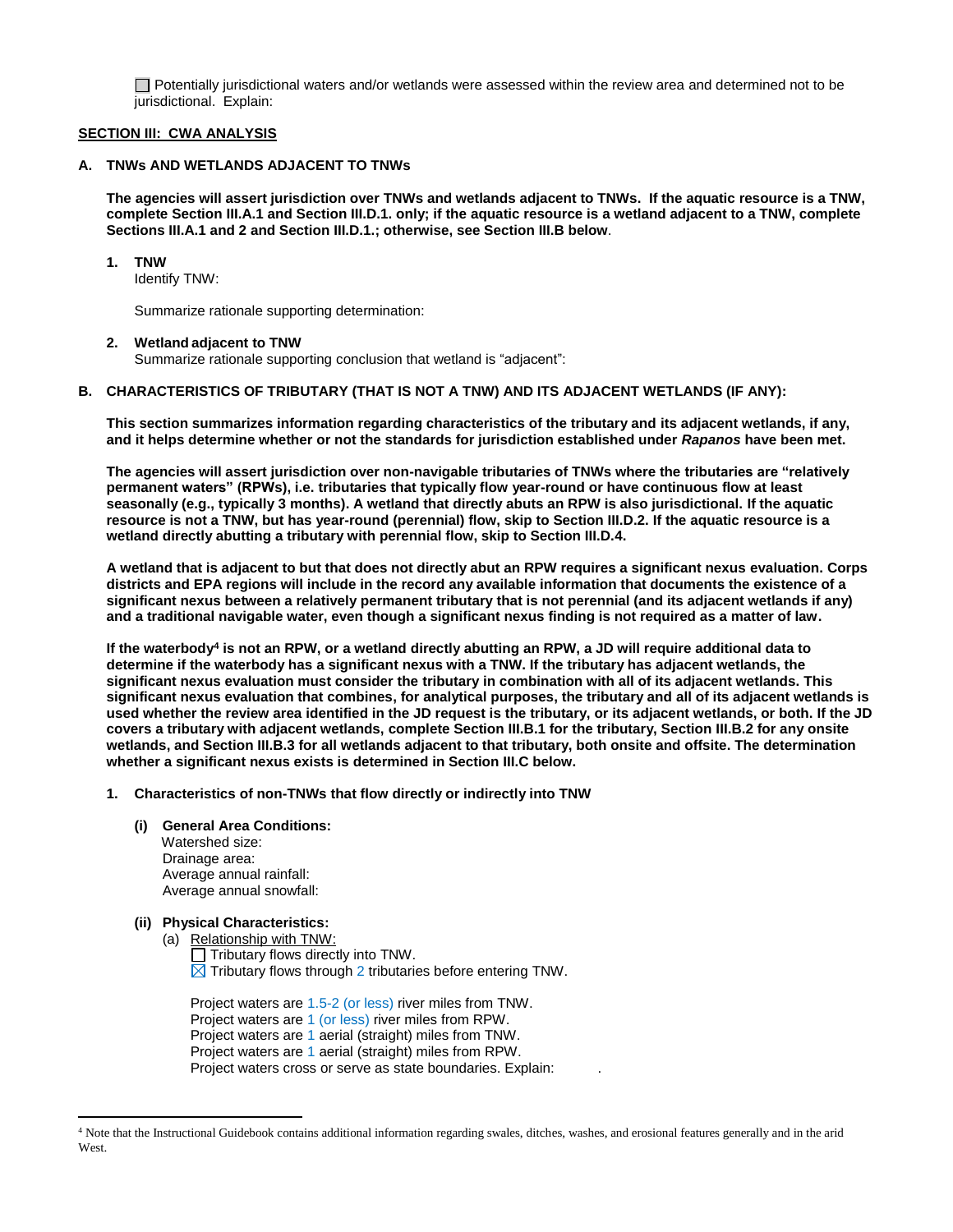Identify flow route to TNW<sup>5</sup>: Waters leave project site flowing south via a non-RPW artificial waterway nontidal wetland vegetated ending 0.792 linear miles from Wetland A-B community along the south property boundary into Wetland C at the southeastern corner of the property boundary beneath Citation Drive via a culvert beneath. The wetland drainage becomes an open intermittent stream, the non-RPW which both Wetland A-B drain to. The non-RPW waterway then connects off-site with a RPW (Walston Branch) approximately 0.77 miles downstream before the waterway connects to the Wicomico River, roughly 0.46 miles, which is a tidal tributary to the larger Chesapeake Bay, a TNW.

Tributary stream order, if known:

(b) General Tributary Characteristics (check all that apply): **Tributary** is:

 $\Box$  Natural  $\Box$  Artificial (man-made). Explain: the non-RPW that the waters are conveyed through is a linear depression nontidal waterway and then exits the site via a culvert beneath Citation Drive south of Crosswind Drive.  $\boxtimes$  Manipulated (man-altered). Explain: The open stream non-RPW is located immediately downstream of the outlet beneath Citation and Crosswind Drive.

**Tributary** properties with respect to top of bank (estimate):

| Average width:       |
|----------------------|
| Average depth:       |
| Average side slopes: |

Primary tributary substrate composition (check all that apply):

| $\Box$ Silts           | $\Box$ Sands              | $\Box$ Concrete |
|------------------------|---------------------------|-----------------|
| $\Box$ Cobbles         | $\Box$ Gravel             | $\Box$ Muck     |
| $\Box$ Bedrock         | Vegetation. Type/% cover: |                 |
| $\Box$ Other. Explain: |                           |                 |

Tributary condition/stability [e.g., highly eroding, sloughing banks]. Explain: Tributary geometry: Tributary gradient (approximate average slope):

(c) Flow:

 $\overline{a}$ 

Tributary provides for: intermittent, and seasonal flow.

Estimate average number of flow events in review area/year: 20 (or greater)

Describe flow regime: intermittent.

Other information on duration and volume:

Surface flow is: discrete and confined. Characteristics: channelized and visible. Rooten paluatrine forested FAC or wetter species a top of banks of man-made tributary.

Subsurface flow:

| □ Dye (or other) test performed: N/A. |  |
|---------------------------------------|--|
|---------------------------------------|--|

Tributary has (check all that apply):

| Bed and banks                                               |                                            |
|-------------------------------------------------------------|--------------------------------------------|
| $\Box$ OHWM <sup>6</sup> (check all indicators that apply): |                                            |
| clear, natural line impressed on the bank                   | the presence of litter and debris          |
| changes in the character of soil                            | destruction of terrestrial vegetation      |
| shelving                                                    | the presence of wrack line                 |
| vegetation matted down, bent, or absent                     | sediment sorting                           |
| leaf litter disturbed or washed away                        | scour                                      |
| sediment deposition                                         | multiple observed or predicted flow events |
| water staining                                              | abrupt change in plant community           |
| other (list):                                               |                                            |

<sup>5</sup> Flow route can be described by identifying, e.g., tributary a, which flows through the review area, to flow into tributary b, which then flows into TNW. <sup>6</sup>A natural or man-made discontinuity in the OHWM does not necessarily sever jurisdiction (e.g., where the stream temporarily flows underground, or where the OHWM has been removed by development or agricultural practices). Where there is a break in the OHWM that is unrelated to the waterbody's flow regime (e.g., flow over a rock outcrop or through a culvert), the agencies will look for indicators of flow above and below the break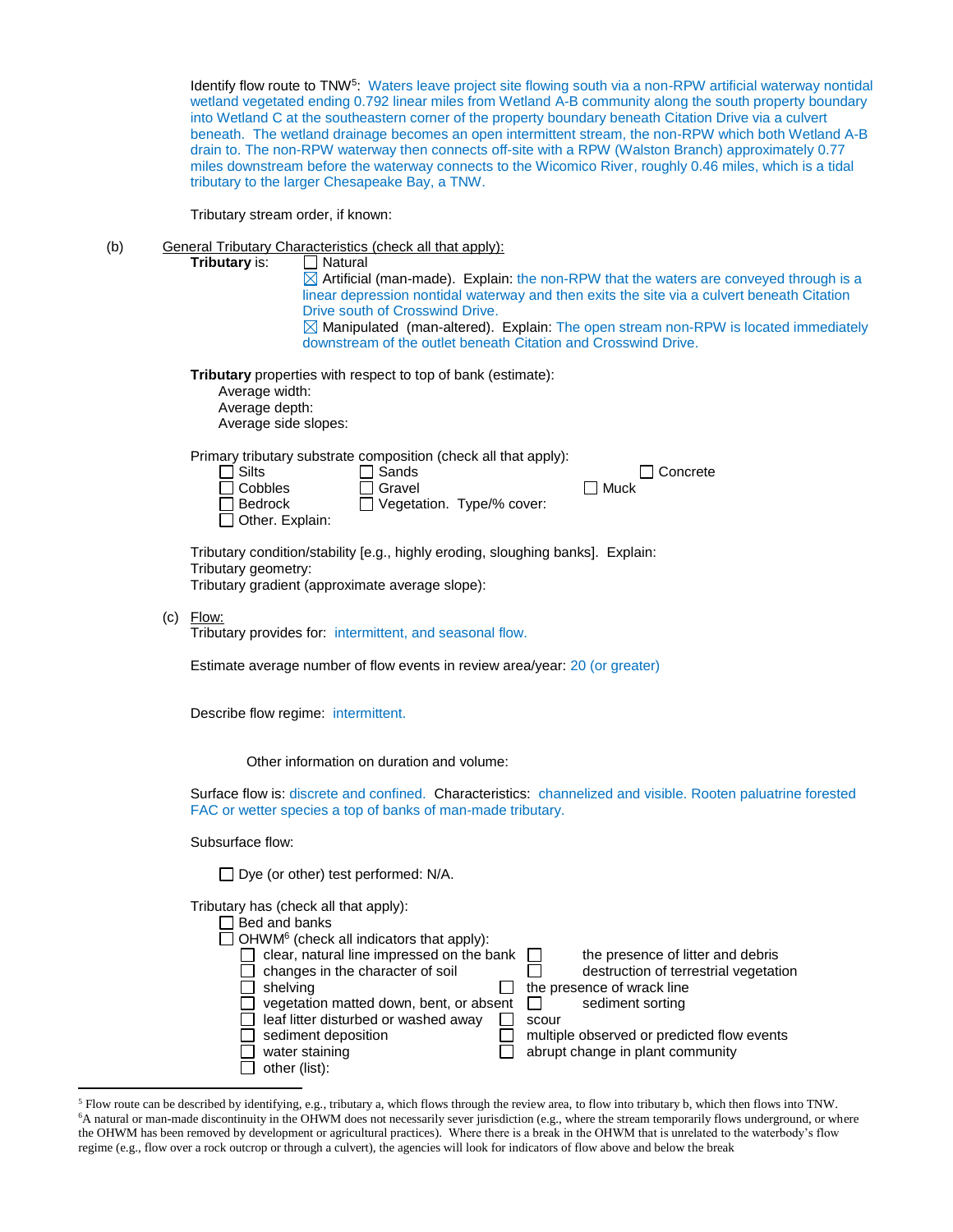Discontinuous OHWM.<sup>7</sup> Explain: N/A.

If factors other than the OHWM were used to determine lateral extent of CWA jurisdiction (check all that apply):

- 
- High Tide Line indicated by:  $\Box$  Mean High Water Mark indicated by:  $\Box$  oil or scum line along shore objects  $\Box$  survey to available datum;  $\Box$  oil or scum line along shore objects  $\Box$  survey to available  $\Box$  fine shell or debris deposits (foreshore)  $\Box$  physical markings;  $\Box$  fine shell or debris deposits (foreshore)<br> $\Box$  physical markings/characteristics
	-

 $\overline{\Box}$  vegetation lines/changes in vegetation types.

# **(iii) Chemical Characteristics:**

Characterize tributary (e.g., water color is clear, discolored, oily film; water quality; general watershed characteristics, etc.). Explain:

Identify specific pollutants, if known:

 $\Box$  tidal gauges  $\Box$  other (list):

# **(iv) Biological Characteristics. Channel supports (check all that apply):**

- $\Box$  Riparian corridor. Characteristics (type, average width):
- Wetland fringe. Characteristics:
- $\Box$  Habitat for:
	- $\Box$  Federally Listed species. Explain findings:
	- $\Box$  Fish/spawn areas. Explain findings:
	- $\Box$  Other environmentally-sensitive species. Explain findings:
	- $\Box$  Aquatic/wildlife diversity. Explain findings:

#### **2. Characteristics of wetlands adjacent to non-TNW that flow directly or indirectly into TNW**

#### **(i) Physical Characteristics:**

- (a) General Wetland Characteristics:
	- Properties:
		- Wetland size: 22.66 (cumulative) acres.

Wetland type. Explain: paulustrine emegent nontidal (PFO1A).

Wetland quality. Explain: Not defined in delineation. Wetland A-B are located adjacent to man-made roadside drainage ditches in mapped hydric soils series and meeting F3 depleted matrix soil indicator. Project wetlands cross or serve as state boundaries. Explain:

(b) General Flow Relationship with Non-TNW:

Flow is: Intermittent Explain: Seasonal flow.

Surface flow is**:** Intermittent

Characteristics: Surface water connections can be seen on county level LiDAR and aerial imagery extending from the identified wetlands into the waterway, which terminate in a RPW, unnamed tributary to Walston Branch, which connects with the Wicomico River, a TNW.

Subsurface flow:Explain findings:  $\Box$  Dye (or other) test performed:

- (c) Wetland Adjacency Determination with Non-TNW:
	- $\Box$  Directly abutting
	- $\boxtimes$  Not directly abutting

 $\boxtimes$  Discrete wetland hydrologic connection. Explain: Wetland A-B have unbroken surface or shallow subsurface connection to jurisdictional waters observed during the 24 April 2019 site visit. Wetland C surface water was observed exiting the site via a series of man-made conveyances including an on-site roadside drainage ditch and culvert crossing, both of which were excavated/installed in hydric soils and drain headwater wetland features to Walston Branch.

- Ecological connection. Explain:
- $\Box$  Separated by berm/barrier. Explain:
- (d) Proximity (Relationship) to TNW

Project wetlands are 1-2 river miles from TNW. Project waters are 1 (or less) aerial (straight) miles from TNW. Flow is from: wetland to navigable waters. Estimate approximate location of wetland as within the 500-year or greater floodplain.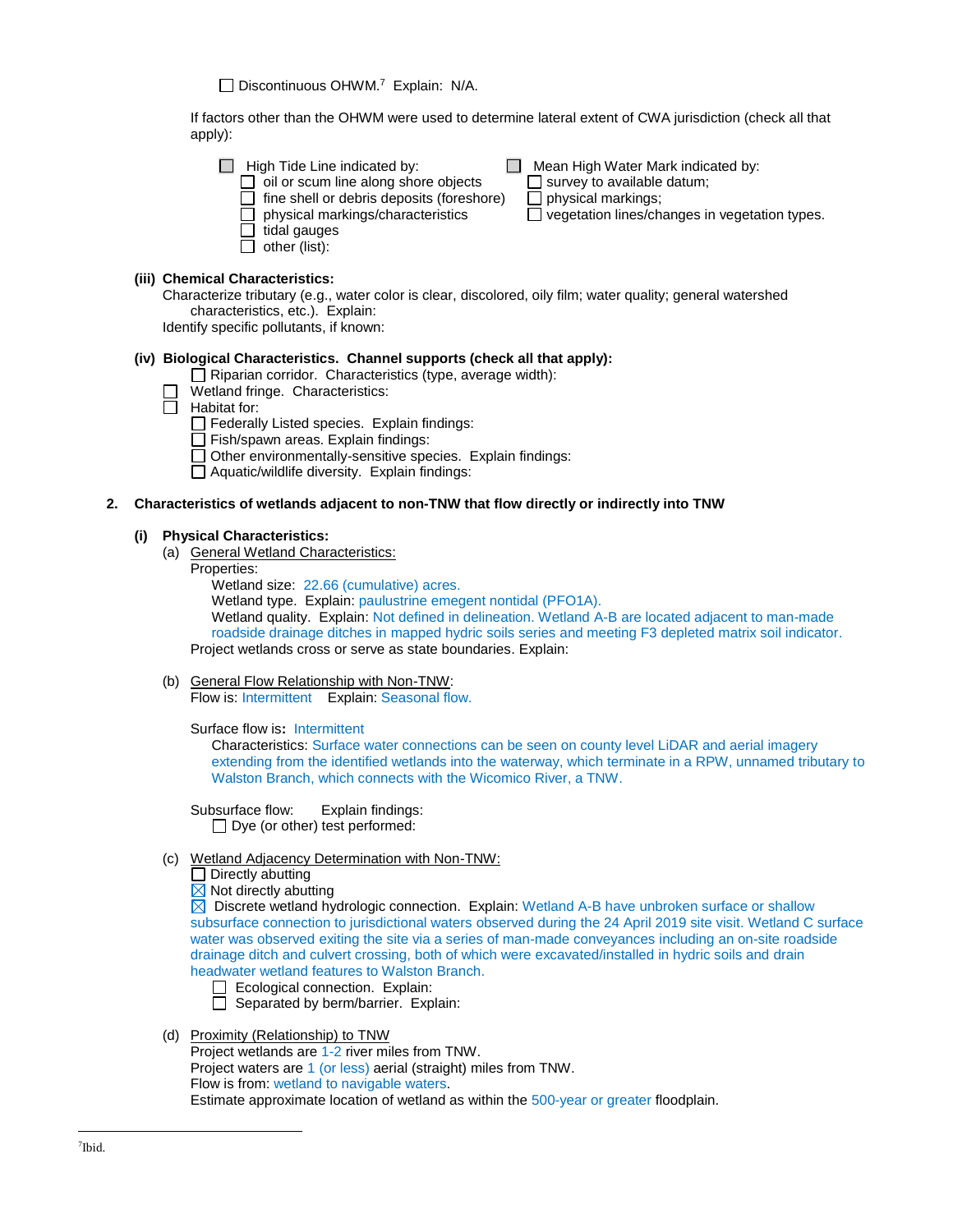# **(ii) Chemical Characteristics:**

Characterize wetland system (e.g., water color is clear, brown, oil film on surface; water quality; general watershed characteristics; etc.). Explain: Water clarity was not described however airport activities occur in the neighboring vicinity of the review area along the suburban to urban land-use gradient so the presence of silt and other potential contaminants is presumed present in the wetlands as well. The immediate areas that drain to Wetland A-B are airport uses and surrounding rural-agricultural uses, runway areas, and other imperious land-use cover. The approximately 49.33-acre area of review is part of the Salisbury Regional Airport property and historically was slated for development for airport related infrastructure. The property contains paved roads and building infrastructure, in addition to an area of cleared open space that has historically been used for tarmac and aircraft storage. The remainder of the site is forested with deciduous hardwood tree species. Identify specific pollutants, if known: None identified in the delineation, however this area should be expected to exhibit moderate levels of pesticide, herbicide, phosphorus, nitrogen, oils and silt from agricultural to rural low-density land-uses.

Identify specific pollutants, if known:

# **(iii) Biological Characteristics. Wetland supports (check all that apply):**

Riparian buffer. Characteristics (type, average width):

 $\boxtimes$  Vegetation type/percent cover. Explain: Wetlands A-B are typical of palustrine forested wetland systems in this region. The wetland receives hydrology from precipitation as well as groundwater. A representative sample point was taken within Wetland A-B during the 24 April 2019 site visit. Several upland points were taken in nonwetland areas. Common dominate vegetation within this sample point consisted of Loblolly Pine (*Pinus taeda),*  Red Maple (*Acer rubrum),* Sweet Gum *(Liquidambar styraciflua),* American Holly (*Illex opaca), and* Highbush Blueberry (*Vaccinium corymbosum) as* documented in the 12 July 2019 JD report and the 24 April 2019 site visit. Percent of dominant species that are OBL, FACW, or FAC is 100% cover in wetlands.

- $\Box$ Habitat for:
- Federally Listed species. Explain findings:
- $\Box$  Fish/spawn areas. Explain findings:
- □ Other environmentally-sensitive species. Explain findings:
- $\boxtimes$  Aquatic/wildlife diversity. Explain findings: Aquatic wildlife not described in the delineation however the location of the project site should be expected to be suitable habitat for small vertebrates including amphibians and invertebrates such as crawfish and insects since the both features are headwater waters.

# **3. Characteristics of all wetlands adjacent to the tributary (if any)**

All wetland(s) being considered in the cumulative analysis:

Approximately 22.66 acres in total are being considered in the cumulative analysis.

For each wetland, specify the following:

| Directly abuts? (Y/N) |   | Size (in acres)    |
|-----------------------|---|--------------------|
| <b>Wetland A</b>      | N | <b>18.96 acres</b> |
| <b>Wetland B</b>      | N | 3.12 acres         |
| <b>Wetland C</b>      | N | $0.58$ acres       |

Summarize overall biological, chemical and physical functions being performed: **Refer to Section IV.B.**

#### **C. SIGNIFICANT NEXUS DETERMINATION**

**A significant nexus analysis will assess the flow characteristics and functions of the tributary itself and the functions performed by any wetlands adjacent to the tributary to determine if they significantly affect the chemical, physical, and biological integrity of a TNW. For each of the following situations, a significant nexus exists if the tributary, in combination with all of its adjacent wetlands, has more than a speculative or insubstantial effect on the chemical, physical and/or biological integrity of a TNW. Considerations when evaluating significant nexus include, but are not limited to the volume, duration, and frequency of the flow of water in the tributary and its proximity to a TNW, and the functions performed by the tributary and all its adjacent wetlands. It is not appropriate to determine significant nexus based solely on any specific threshold of distance (e.g. between a tributary and its adjacent wetland or between a tributary and the TNW). Similarly, the fact an adjacent wetland lies within or outside of a floodplain is not solely determinative of significant nexus.** 

**Draw connections between the features documented and the effects on the TNW, as identified in the** *Rapanos* **Guidance and discussed in the Instructional Guidebook. Factors to consider include, for example:**

- Does the tributary, in combination with its adiacent wetlands (if any), have the capacity to carry pollutants or flood waters to TNWs, or to reduce the amount of pollutants or flood waters reaching a TNW?
- Does the tributary, in combination with its adjacent wetlands (if any), provide habitat and lifecycle support functions for fish and other species, such as feeding, nesting, spawning, or rearing young for species that are present in the TNW?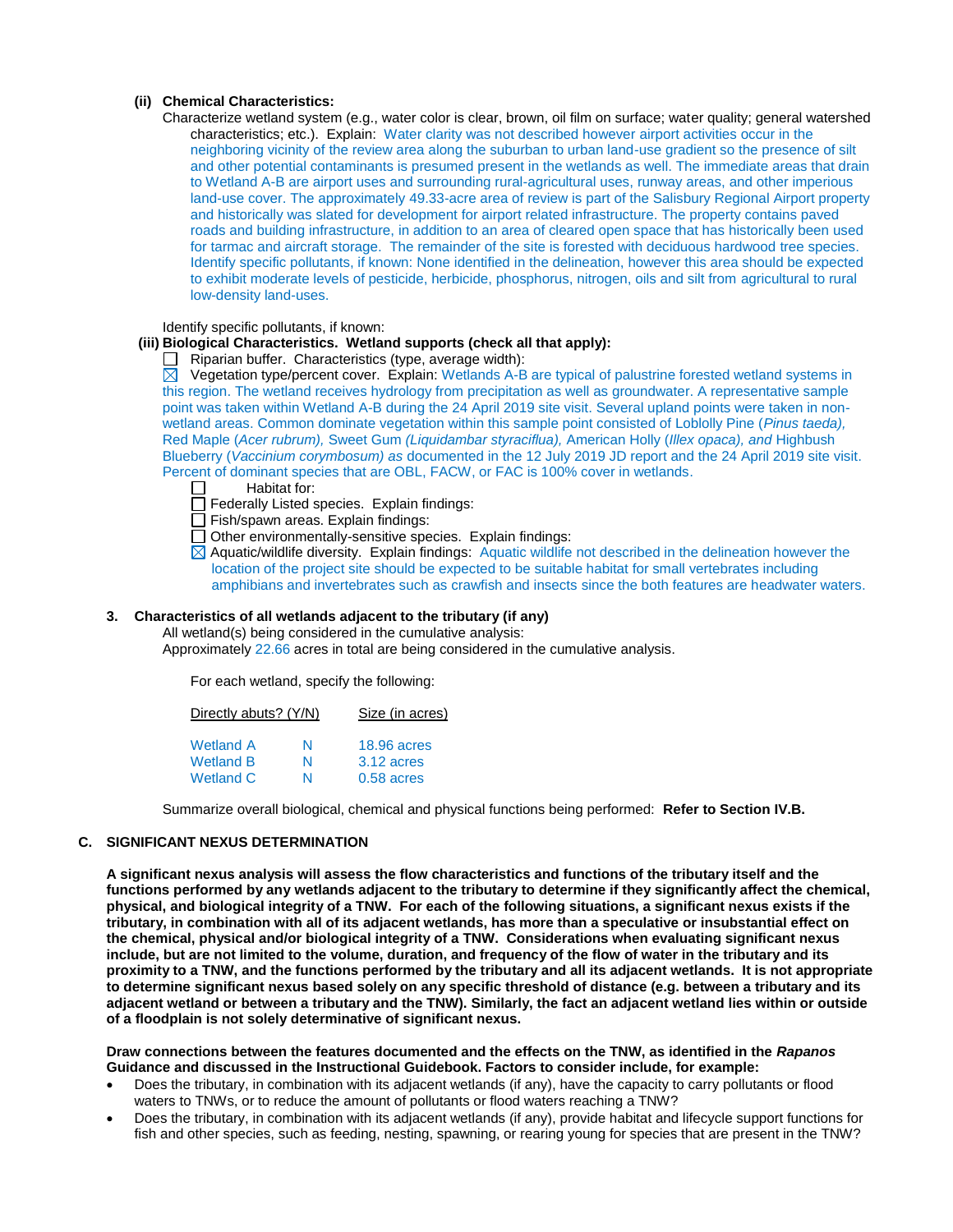- Does the tributary, in combination with its adjacent wetlands (if any), have the capacity to transfer nutrients and organic carbon that support downstream foodwebs?
- Does the tributary, in combination with its adjacent wetlands (if any), have other relationships to the physical, chemical, or biological integrity of the TNW?

#### **Note: the above list of considerations is not inclusive and other functions observed or known to occur should be documented below:**

- **1. Significant nexus findings for non-RPW that has no adjacent wetlands and flows directly or indirectly into TNWs.** Explain findings of presence or absence of significant nexus below, based on the tributary itself, then go to Section III.D:
- **2. Significant nexus findings for non-RPW and its adjacent wetlands, where the non-RPW flows directly or indirectly into TNWs.** Explain findings of presence or absence of significant nexus below, based on the tributary in combination with all of its adjacent wetlands, then go to Section III.D:
- **3. Significant nexus findings for wetlands adjacent to an RPW but that do not directly abut the RPW.** Explain findings of presence or absence of significant nexus below, based on the tributary in combination with all of its adjacent wetlands, then go to Section III.D:

a. The Corps identified a non-relatively permanent waterway that travels from the identified wetlands and into the unnamed tributary of Walston Branch. Once the surface water flow path leaves the property it directly connects with the unnamed tributary to Walston Branch, a perennial RPW. The wetlands identified as Wetland A, B, and C in the wetland delineation report provided by Wright Environmental & Land Services, LLC, Inc. totals 22.66 acres in area.

b. The relevant reach for this wetland complex extends from the wetlands through the grassed waterway which connect with the non-navigable, permanent waterway identified as an unnamed tributary to Walston Branch. The Corps has determined that the point where the non-relatively permanent waterway connects with relatively permanent waterway unnamed tributary to Walston Branch, defines the extent of our review area since similar conditions. In researching historical aerial photography, topo maps, and LiDAR, the Corps has found that the non-RPW identified on-site has a direct connection to the off-site RPW, an unnamed tributary to Walston Creek since 1972.

c. The Corps has determined that the evaluated nontidal wetlands, and any other wetlands similarly situated in the watershed, possess minor flood storage capacity due to the relatively small size of their drainage area (approximately 22.66 acres cumulatively). They do have a significant nexus due to the fact that they are considered headwater waters to the downstream RPW.

d. The physical hydrological connection between Wetland A and C and the downstream TNW are dependent on the amount of precipitation that accumulates on the drainage area, as overland flow into the neighboring Wetland C waterway is the primary form of hydrologic connection. The Corps has calculated that the drainage area for the wetlands is about 49.33 acres using the USGS topographic map and the reported conditions in the delineation by Wetland Studies and Solutions, Inc. The flow characteristics were not identified in connection with the grassed waterway however the connection to the RPW at the outlet of the unnamed intermittent tributary waterway can be clearly seen on aerial photography below Runway 5 and LiDAR as a defined bed and bank representing an intermittent flow regime. The intermittent tributary is man altered, but historically a stream that was piped and culverted along Fooks Road. The overland hydrologic connection between the relatively permanent waterways and eventually the downstream TNW identified as the Chesapeake Bay is discrete.

e. Contaminants (nitrogen, pesticides, herbicides, oils and soil) entering the evaluated wetlands due to the neighboring suburban and urban land-use activities (49% low intensity development), and from overland flow in the drainage area, are filtered out by the wetlands prior to reaching the non-RPW in which it flows for less than 1 mile before emptying into the unnamed tributary to Walston Creek, and then empties into the Wicomico River, a TNW. A general function of any such wetland is the filtration of contaminants which are present due to the neighboring land-use activities. It can be reasonably assumed that the contaminants attached to the sediment particles released by erosion and impervious land-use cover activities are being filtered. Wetland C is a linear PEM/PFO wetland system and provides a much needed filter to prevent contaminants and sediments from entering the watershed constituting the upper reaches of Walston Branch. Due to its proximity to the roadside drainage features and surround airport impervious cover activities, the non-rpw stream leaving the project site provides a direct pathway for pollutants such as oil, pesticide, herbicide, nitrogen and suspended sediment downstream to the RPW, which empties into Walston Branch to the larger Wicomico River, a TNW.

f. In reference to the same reasons just cited, organic carbon derived from detritus decomposition, and nutrients within the evaluated wetlands are likely to reach the off-site RPW, and in turn the down slope TNW. These organic carbons are used by downstream organisms as a source of food which increases the overall food chain in Wicomico River. Due to the hydrologic connection, this provides a benefit to the biological food webs within the RPW and TNW. The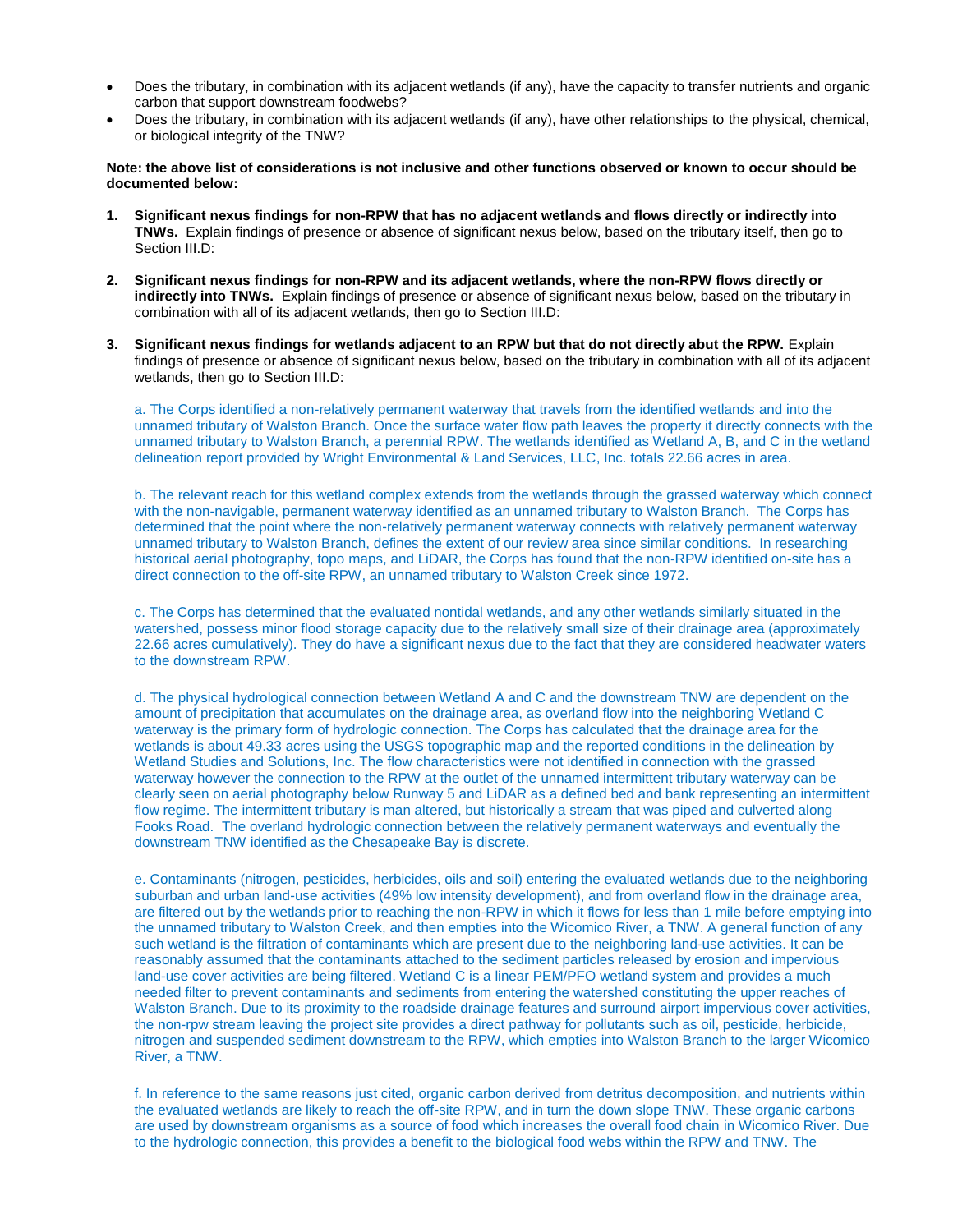wetlands provide a biological significant nexus to the TNW by filtering out these contaminants that would otherwise enter the TNW and adversely affect the biological integrity of downstream TNW.

g. Based on the above, the Corps has determined that the wetland identified as Wetland A-C (totaling 22.66 acres) as described in the wetland delineation report possess more than a speculative capacity to provide a substantial or measurable effect on the biological, chemical and physical integrity of downstream TNW.

h. The wetlands identified as Wetland A-C (totaling 22.66 acres) do exhibit a significant nexus to downstream TNW.

# **D. DETERMINATIONS OF JURISDICTIONAL FINDINGS. THE SUBJECT WATERS/WETLANDS ARE (CHECK ALL THAT APPLY):**

**1. TNWs and Adjacent Wetlands.** Check all that apply and provide size estimates in review area:  $\Box$  TNWs:

Wetlands adjacent to TNWs:

- **2. RPWs that flow directly or indirectly into TNWs.**
	- Tributaries of TNWs where tributaries typically flow year-round are jurisdictional. Provide data and rationale indicating that tributary is perennial:
	- Tributaries of TNW where tributaries have continuous flow "seasonally" (e.g., typically three months each year) are jurisdictional. Data supporting this conclusion is provided at Section III.B. Provide rationale indicating that tributary flows seasonally:

Provide estimates for jurisdictional waters in the review area (check all that apply):

 $\Box$  Tributary waters:

**Other non-wetland waters: acres.** Identify type(s) of waters:

### **3. Non-RPWs<sup>8</sup> that flow directly or indirectly into TNWs.**

■ Waterbody that is not a TNW or an RPW, but flows directly or indirectly into a TNW, and it has a significant nexus with a TNW is jurisdictional. Data supporting this conclusion is provided at Section III.C.

Provide estimates for jurisdictional waters within the review area (check all that apply):

- Tributary waters:
- $\Box$  Other non-wetland waters:

Identify type(s) of waters:

# **4. Wetlands directly abutting an RPW that flow directly or indirectly into TNWs.**

 $\Box$  Wetlands directly abut RPW and thus are jurisdictional as adjacent wetlands.

■ Wetlands directly abutting an RPW where tributaries typically flow year-round. Provide data and rationale indicating that tributary is perennial in Section III.D.2, above.

Provide rationale indicating that wetland is directly abutting an RPW:

■ Wetlands directly abutting an RPW where tributaries typically flow "seasonally." Provide data indicating that tributary is seasonal in Section III.B and rationale in Section III.D.2, above. Provide rationale indicating that wetland is directly abutting an RPW:

Provide acreage estimates for jurisdictional wetlands in the review area:

# **5. Wetlands adjacent to but not directly abutting an RPW that flow directly or indirectly into TNWs.**

 $\Box$  Wetlands that do not directly abut an RPW, but when considered in combination with the tributary to which they are adjacent and with similarly situated adjacent wetlands, have a significant nexus with a TNW are jurisidictional. Data supporting this conclusion is provided at Section III.C.

Provide acreage estimates for jurisdictional wetlands in the review area:

#### **6. Wetlands adjacent to non-RPWs that flow directly or indirectly into TNWs.**

 $\boxtimes$  Wetlands adjacent to such waters, and have when considered in combination with the tributary to which they are adjacent and with similarly situated adjacent wetlands, have a significant nexus with a TNW are jurisdictional. Data supporting this conclusion is provided at Section III.C.

Provide estimates for jurisdictional wetlands in the review area: Wetland are approximately 22.66 acres in size.

# **7. Impoundments of jurisdictional waters.<sup>9</sup>**

<sup>8</sup>See Footnote # 3.

 $\overline{a}$ 

<sup>&</sup>lt;sup>9</sup> To complete the analysis refer to the key in Section III.D.6 of the Instructional Guidebook.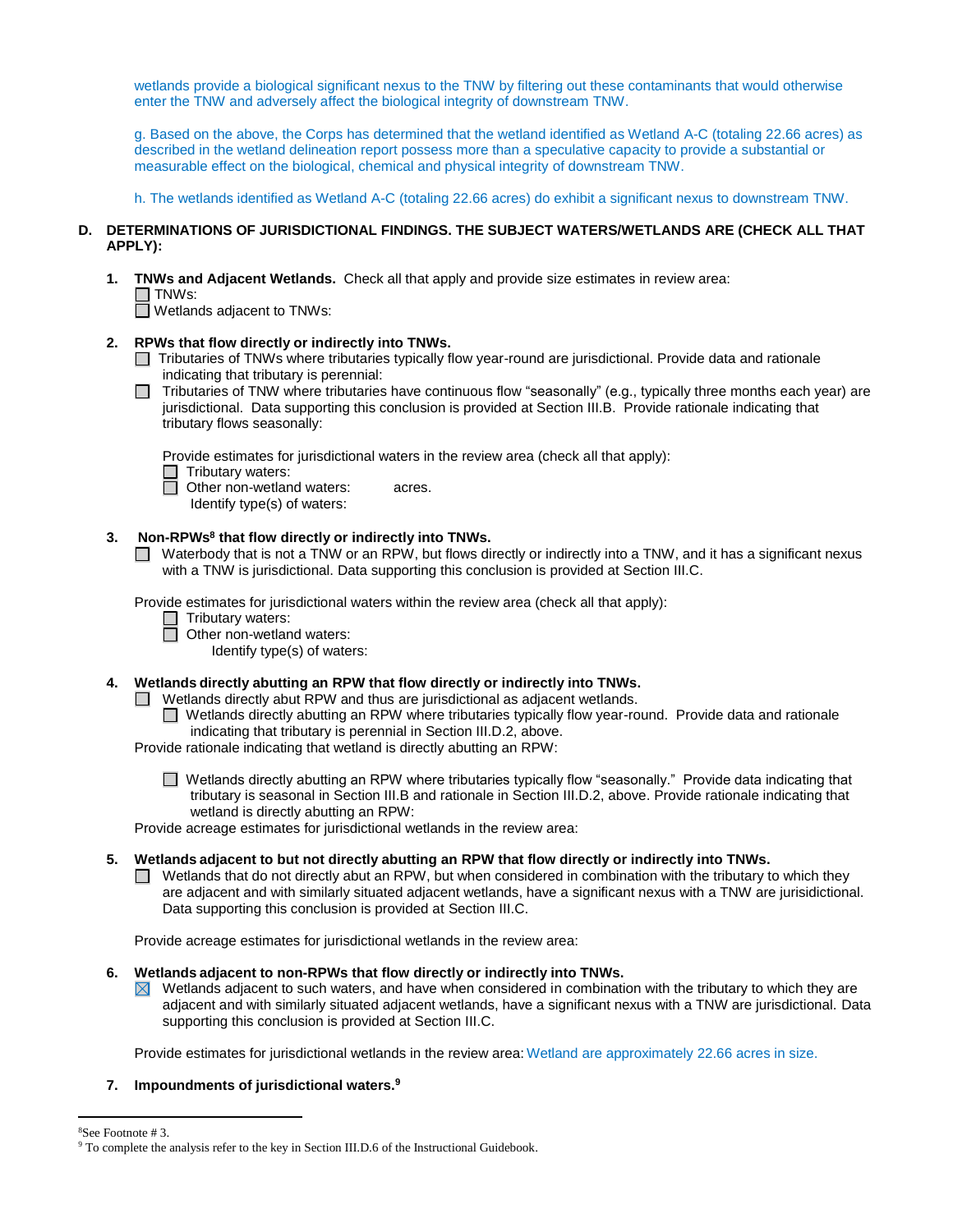- □ Demonstrate that impoundment was created from "waters of the U.S.," or
- Demonstrate that water meets the criteria for one of the categories presented above  $(1-6)$ , or
- Demonstrate that water is isolated with a nexus to commerce (see  $E$  below).

# **E. ISOLATED [INTERSTATE OR INTRA-STATE] WATERS, INCLUDING ISOLATED WETLANDS, THE USE, DEGRADATION OR DESTRUCTION OF WHICH COULD AFFECT INTERSTATE COMMERCE, INCLUDING ANY SUCH WATERS (CHECK ALL THAT APPLY):<sup>10</sup>**

 $\Box$  which are or could be used by interstate or foreign travelers for recreational or other purposes.

- from which fish or shellfish are or could be taken and sold in interstate or foreign commerce.
- which are or could be used for industrial purposes by industries in interstate commerce.

Interstate isolated waters.Explain:

Other factors. Explain:

#### **Identify water body and summarize rationale supporting determination:**

Provide estimates for jurisdictional waters in the review area (check all that apply):

□ Tributary waters:

□ Other non-wetland waters:

Identify type(s) of waters:

Wetlands:

# **F. NON-JURISDICTIONAL WATERS, INCLUDING WETLANDS (CHECK ALL THAT APPLY):**

 $\Box$  If potential wetlands were assessed within the review area, these areas did not meet the criteria in the 1987 Corps of Engineers Wetland Delineation Manual and/or appropriate Regional Supplements.

Review area included isolated waters with no substantial nexus to interstate (or foreign) commerce.

Prior to the Jan 2001 Supreme Court decision in "*SWANCC*," the review area would have been regulated based solely on the "Migratory Bird Rule" (MBR).

**Waters do not meet the "Significant Nexus" standard, where such a finding is required for jurisdiction. Explain:**

Other: (explain, if not covered above):

Provide acreage estimates for non-jurisdictional waters in the review area, where the sole potential basis of jurisdiction is the MBR factors (i.e., presence of migratory birds, presence of endangered species, use of water for irrigated agriculture), using best professional judgment (check all that apply):

□ Non-wetland waters (i.e., rivers, streams):

П Lakes/ponds:

Other non-wetland waters: List type of aquatic resource:

ñ Wetlands:

Provide acreage estimates for non-jurisdictional waters in the review area that do not meet the "Significant Nexus" standard, where such a finding is required for jurisdiction (check all that apply):

Non-wetland waters (i.e., rivers, streams):

Lakes/ponds:<br>Other non-wetland waters: acres. List type of aquatic resource:

- Wetlands:
- 

# **SECTION IV: DATA SOURCES.**

**A. SUPPORTING DATA. Data reviewed for JD (check all that apply -** checked items shall be included in case file and, where checked and requested, appropriately reference sources below):

 $\boxtimes$  Maps, plans, plots or plat submitted by or on behalf of the applicant/consultant: JD Report prepared by Wright Environmental & Land Services, LLC dated July 31, 2019.

 $\boxtimes$  Data sheets prepared/submitted by or on behalf of the applicant/consultant.

 $\boxtimes$  Office concurs with data sheets/delineation report.

- $\Box$  Office does not concur with data sheets/delineation report.
- Data sheets prepared by the Corps:
- Corps navigable waters' study:
- U.S. Geological Survey Hydrologic Atlas:
- $\boxtimes$  USGS NHD data.

 $\overline{\boxtimes}$ 

 $\overline{a}$ **<sup>10</sup> Prior to asserting or declining CWA jurisdiction based solely on this category, Corps Districts will elevate the action to Corps and EPA HQ for review consistent with the process described in the Corps/EPA** *Memorandum Regarding CWA Act Jurisdiction Following Rapanos.*